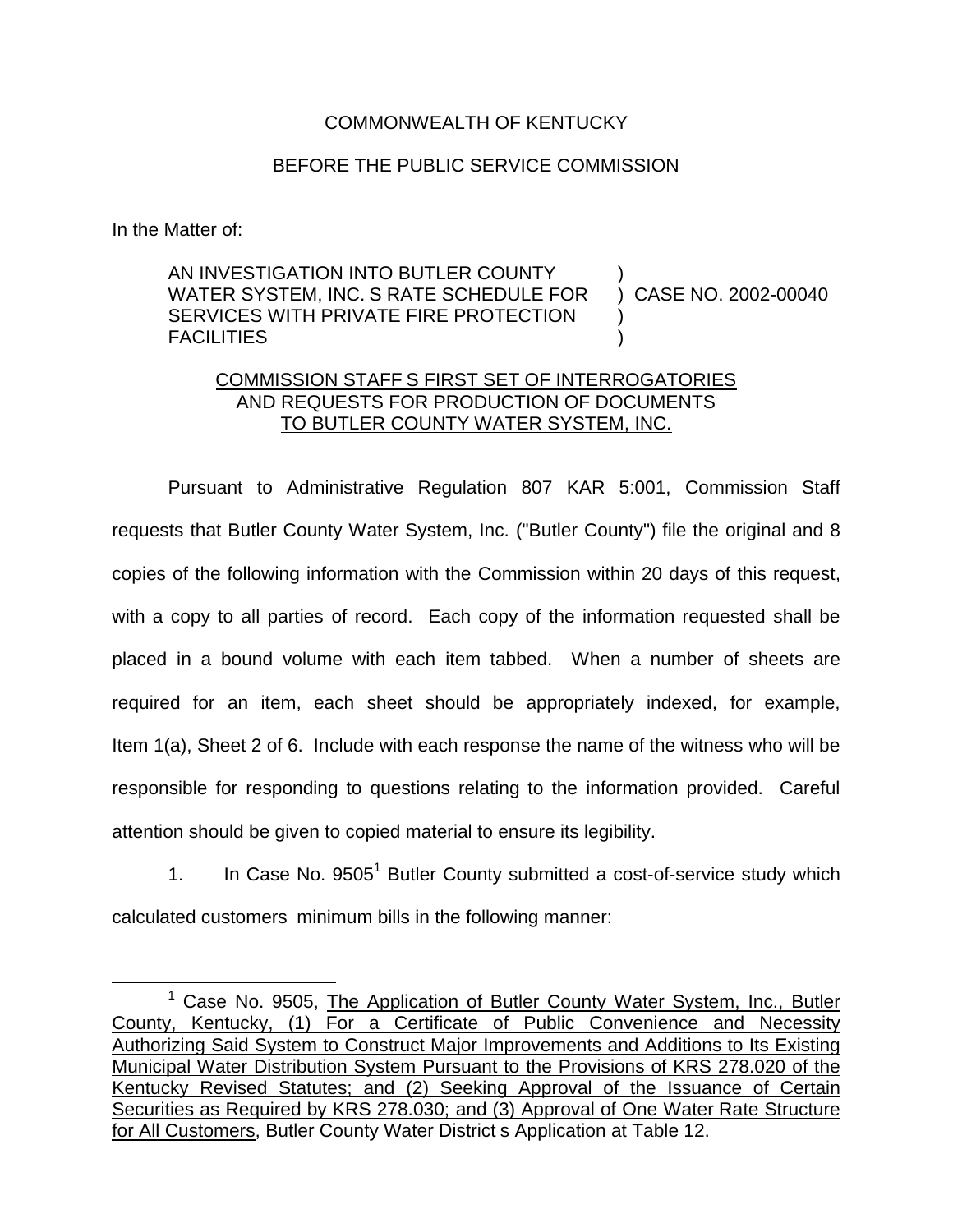| <b>Meter Size</b><br>(Inches) | <b>Customer</b><br>Charge | <b>Gallons</b> | Water<br>Charge | Preliminary<br><b>Minimum</b><br>Bill | <b>Revised</b><br><b>Customer</b><br>Charge | <b>Final</b><br><b>Minimum</b><br>Bill |
|-------------------------------|---------------------------|----------------|-----------------|---------------------------------------|---------------------------------------------|----------------------------------------|
| $5/8 \times 3/4$              | 3.32                      | 2,000          | 5.40            | 8.72                                  | 2.86                                        | 8.26                                   |
| 3/4                           | 3.98                      | 3,000          | 8.10            | 12.08                                 | 3.52                                        | 11.62                                  |
| 1                             | 4.65                      | 5,000          | 13.50           | 18.15                                 | 4.19                                        | 17.69                                  |
| 11/2                          | 6.64                      | 10,000         | 25.60           | 32.24                                 | 6.18                                        | 31.78                                  |
| 2                             | 8.96                      | 16,000         | 39.70           | 48.66                                 | 8.50                                        | 48.20                                  |
| 3                             | 12.62                     | 30,000         | 72.60           | 85.22                                 | 12.16                                       | 84.76                                  |
| 4                             | 17.93                     | 50,000         | 119.60          | 137.53                                | 17.47                                       | 137.07                                 |
| 6                             | 33.20                     | 100,000        | 219.60          | 252.80                                | 32.74                                       | 252.34                                 |

The cost-of-service study found that Butler County s cost of water for minimum bill purposes was \$5.40 for 2,000 gallons, or \$2.70 per 1,000 gallons.

a. Explain why, given the results of this cost-of-service study, the rate for private fire protection service should not be calculated by reducing the minimum charge for water service by \$2.70 per each 1,000 gallons of water.

b. State whether the rate for fire protection service (in the absence of any water usage) should be based upon the customer charge component of the minimum bill.

c. If Butler County s response to Item 1(b) is no, explain why the rate for fire protection service (in the absence of any water usage) should not be based upon the customer charge component of the minimum bill.

2. Provide all rate analyses and cost-of-service studies that Butler County has performed or commissioned since September 1, 1986. For each study provided, state the name and position of the study s author.

-2-